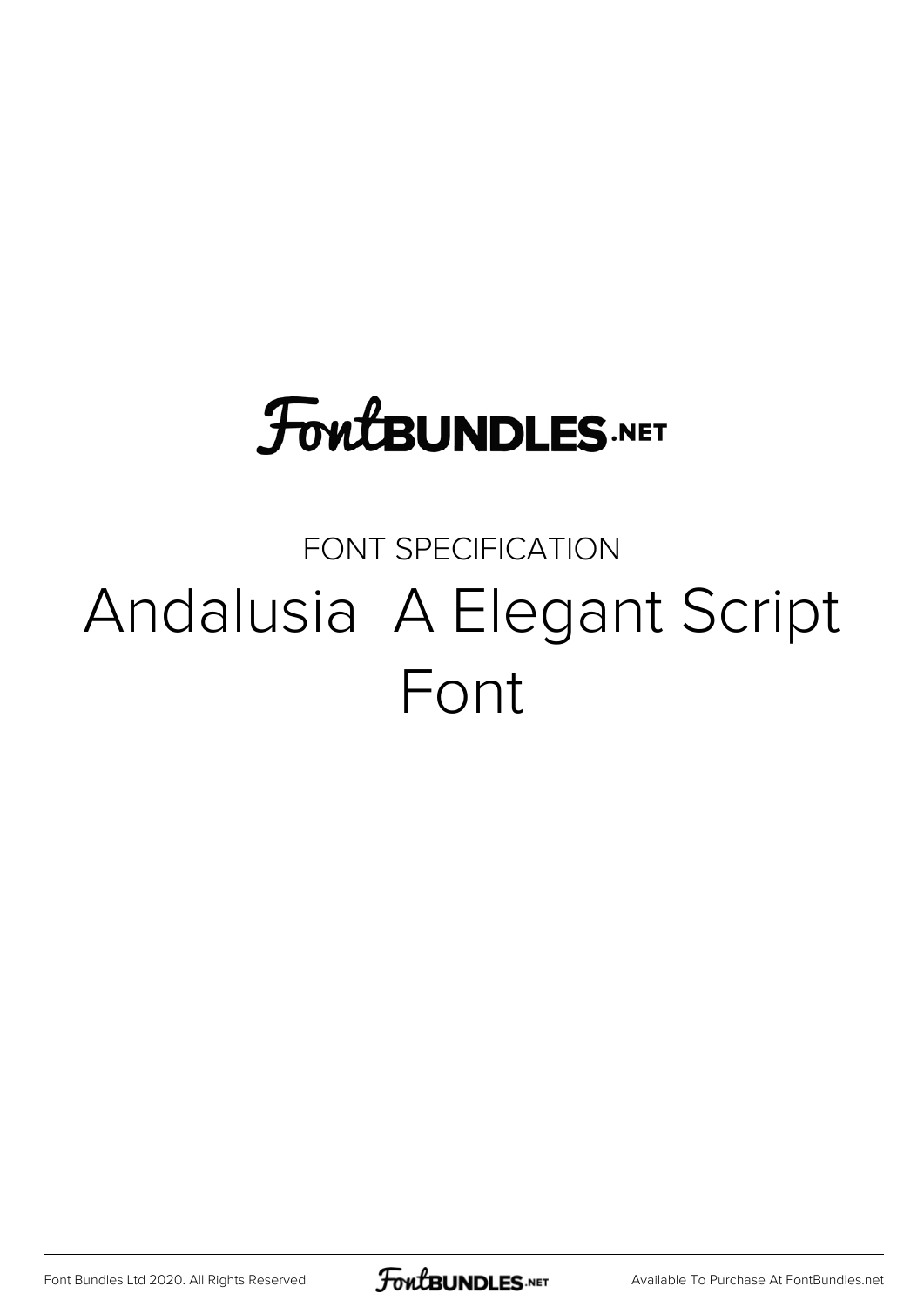#### Andalusia - Regular

**Uppercase Characters** 

## A B C D E F G H I J K L M N O P O R STUVWXYZ

Lowercase Characters

abcdefghijklmnopqrstuvwxyz

**Numbers** 

### 0123456789

Punctuation and Symbols

# \$ % & ' ( ) \* +  $\begin{array}{cccccccccccccccccc} t & f & \alpha & \frac{1}{2} & \frac{1}{2} & \frac{1}{2} & \frac{1}{2} & \frac{1}{2} & \frac{1}{2} & \frac{1}{2} & \frac{1}{2} & \frac{1}{2} & \frac{1}{2} & \frac{1}{2} & \frac{1}{2} & \frac{1}{2} & \frac{1}{2} & \frac{1}{2} & \frac{1}{2} & \frac{1}{2} & \frac{1}{2} & \frac{1}{2} & \frac{1}{2} & \frac{1}{2} & \frac{1}{2} & \frac{1}{2} & \frac{1}{2} & \frac{1}{2} & \frac$  $\circledR$  $\bullet$  $\pmb{2}$  $\overline{\mathbf{3}}$  $\ddot{+}$  $\mathbf{o}$  $\gg$  $\overline{a}$ 

All Other Glyphs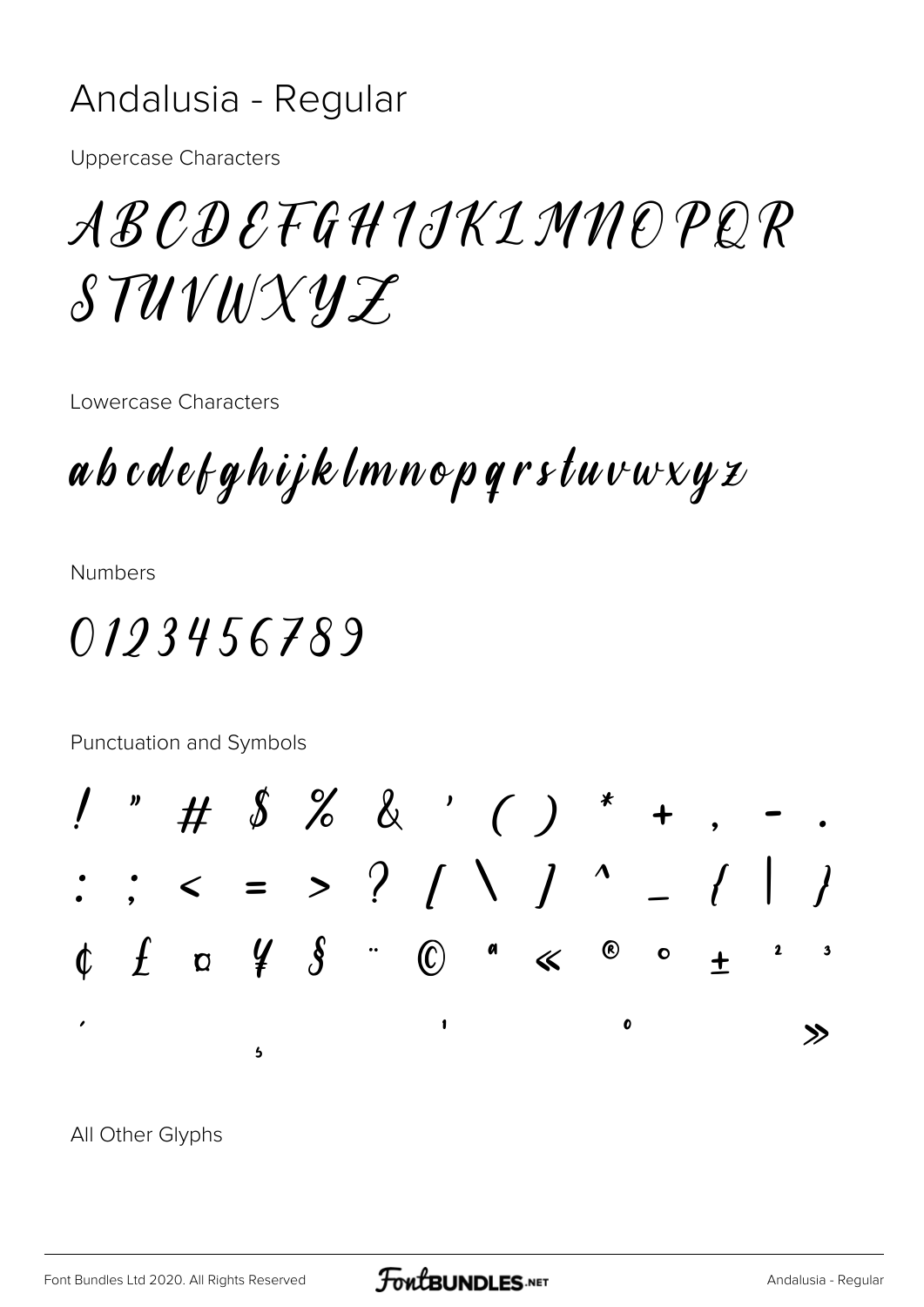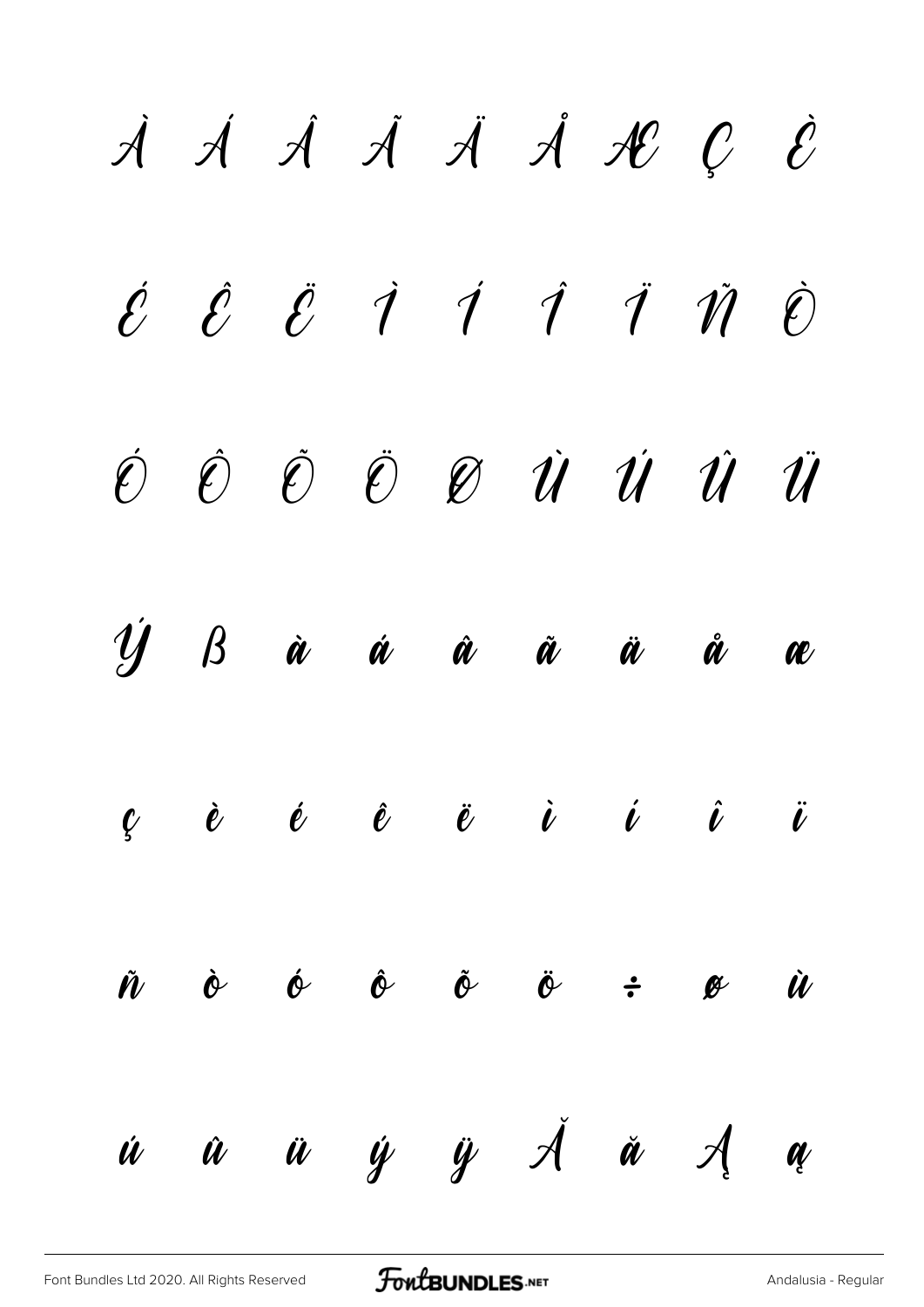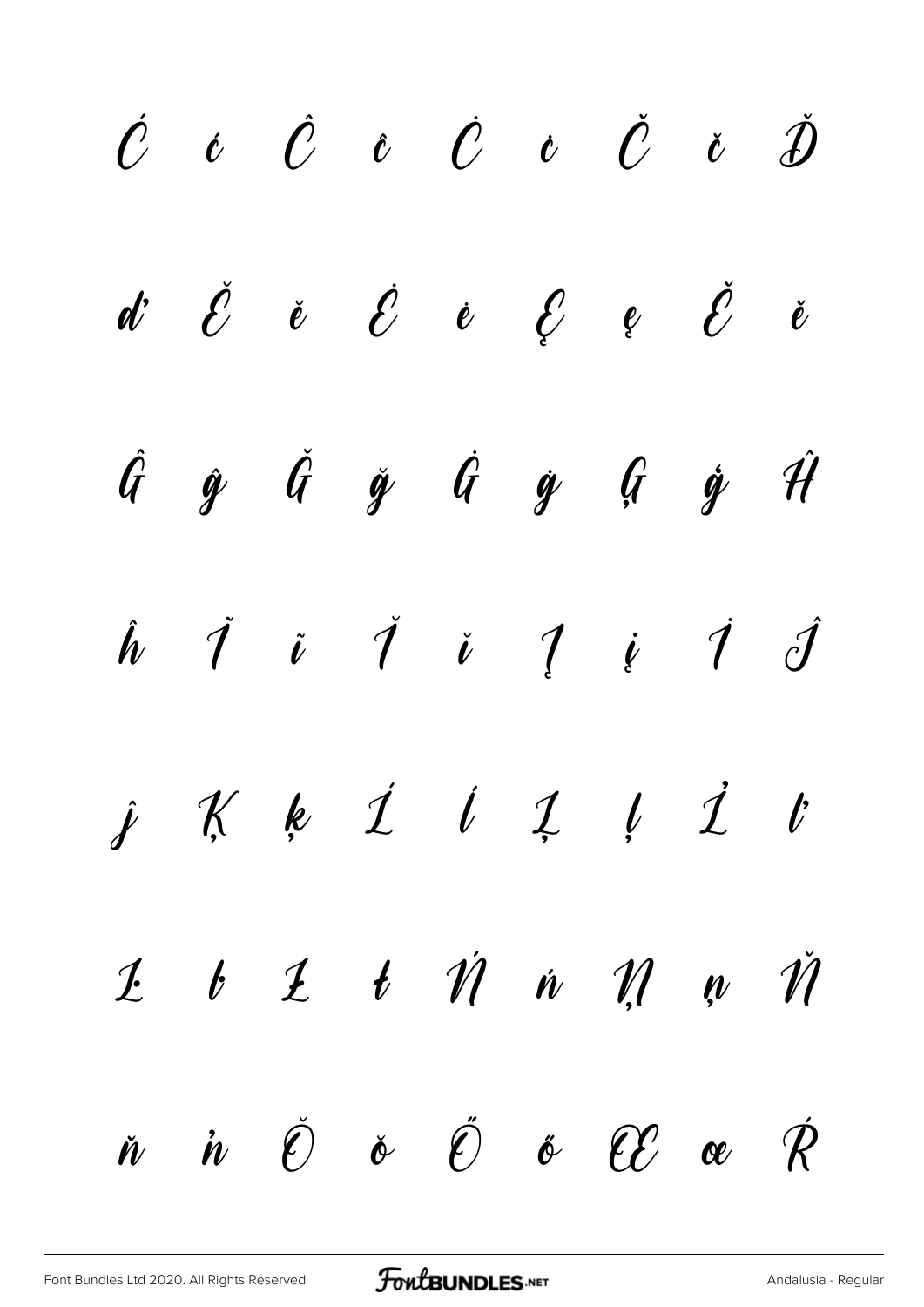$r$   $R$   $r$   $\check{R}$   $\check{r}$   $\check{S}$   $\acute{s}$   $\acute{s}$   $\acute{s}$  $S$   $\zeta$   $\zeta$   $\zeta$   $\zeta$   $\zeta$   $\zeta$   $\zeta$  $\check{u}$   $\check{U}$   $\check{u}$   $\check{U}$   $\check{u}$   $\check{U}$   $\check{u}$   $\check{u}$   $\check{u}$   $\check{u}$  $\hat{W}$   $\hat{w}$   $\hat{y}$   $\hat{y}$   $\hat{y}$   $\hat{z}$   $\hat{z}$   $\hat{z}$   $\hat{z}$  $\check{\mathcal{I}}$   $\check{\mathcal{I}}$   $\mathcal{H}$   $\acute{\mathcal{C}}$   $\acute{\mathcal{C}}$   $\acute{\mathcal{G}}$   $\acute{\mathcal{S}}$   $\acute{\mathcal{S}}$   $\ddot{\mathcal{I}}$  $\checkmark$   $\checkmark$   $\checkmark$   $\checkmark$   $\checkmark$   $\checkmark$   $\checkmark$   $\checkmark$   $\checkmark$   $\checkmark$   $\checkmark$   $\checkmark$   $\checkmark$   $\checkmark$   $\checkmark$   $\checkmark$   $\checkmark$   $\checkmark$   $\checkmark$   $\checkmark$   $\checkmark$   $\checkmark$   $\checkmark$   $\checkmark$   $\checkmark$   $\checkmark$   $\checkmark$   $\checkmark$   $\checkmark$   $\checkmark$   $\checkmark$   $\checkmark$   $\checkmark$   $\checkmark$   $\checkmark$   $\checkmark$   $\checkmark$  $\ddot{\mathbf{u}}$   $\ddot{\mathbf{v}}$   $\ddot{\mathbf{v}}$   $\ddot{\mathbf{v}}$  $\vec{w}$   $\vec{w}$   $\vec{w}$   $\vec{y}$   $\vec{y}$   $\cdots$  $\bullet$